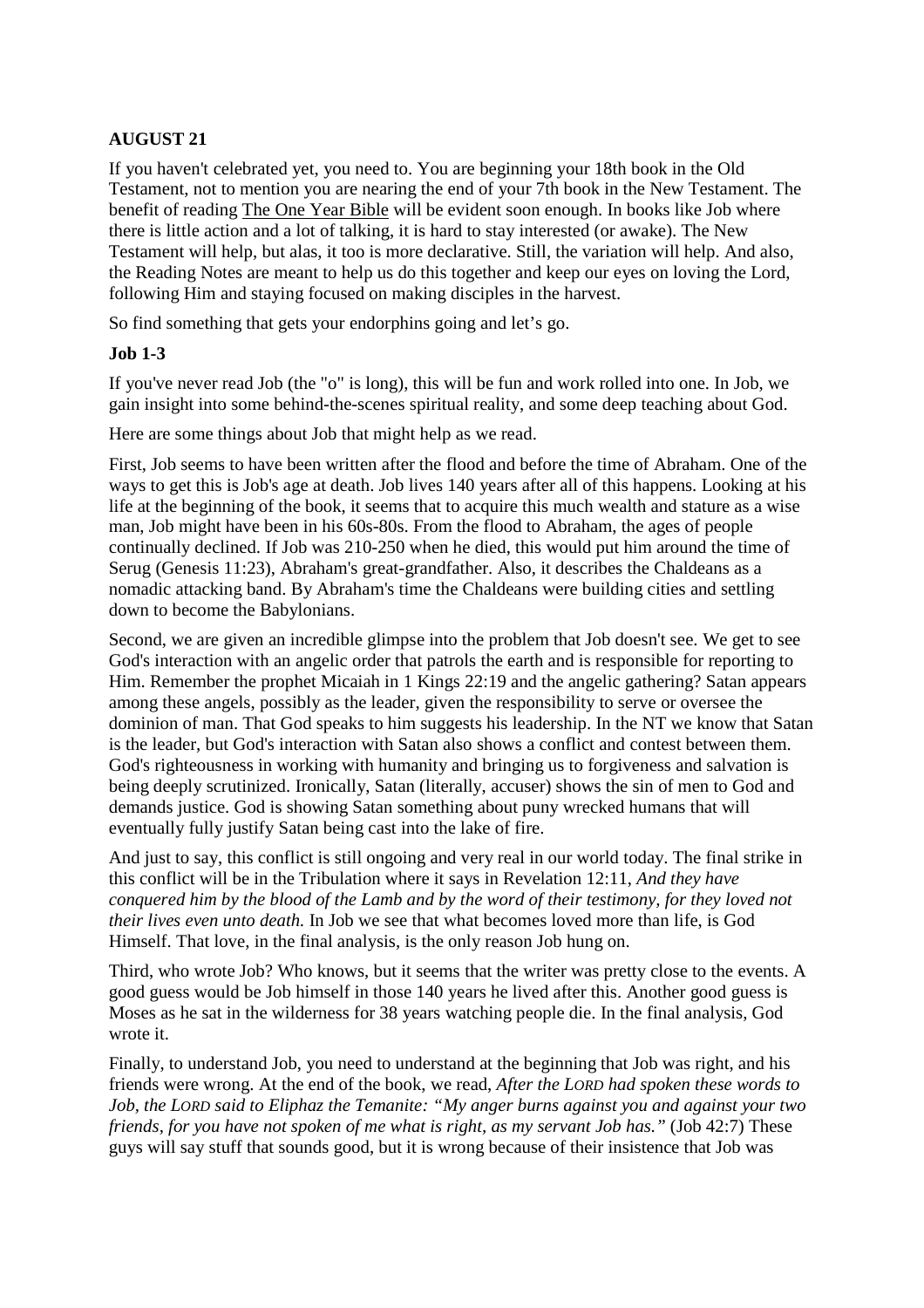being punished for sin. Job had not sinned. He never curses God, but he does step out of bounds later in his misunderstanding of God. God corrects Job, but is mad at the other guys.

Job 1

Vs. 1-5 Job was very rich, righteous and blessed. His adult kids even liked each other. He wasn't just a legend among men, but he had a very serious love for God. Interestingly, since Noah died near the time when Abraham was born, Noah and his son Shem would also would have been alive during the lifetime of Job. What this shows is that there was still a living testimony of the words and works of God on the earth.

Vs. 6-12 Think about this stuff.

V. 6 *Sons of God* refers to angels. If you want some stretching, look at the references in Genesis 6:2-4 and Deuteronomy 32:8. I think the ESV, RSV and the Septuagint have the correct rendering of Deuteronomy 32:8, and it makes sense with the rest of the Word. Deuteronomy 32:8 is also referring, I think, to Satan's angelic principalities.

V. 8 Just for trivia, there are four times God says *my servant Job.* Also, for future reference, look at what God says about Job, that there is no one *like him on the earth*. This will help us understand a couple of verses in Ezekiel. Why is God pointing out Job to Satan?

So, what would you say Satan is saying to God? It looks like, "Job worships You because You bless him." The test would be to see if Job still worships God when everything is taken away. How many people do you know who stop going to church and stop reading their Bibles when things go bad? I know of pastors who have done this.

God raised Job up for this event. Job had been especially prepared. Satan points to God's blessing on Job, but God had also built deeply into Job. In a way, Job is the same, yet the opposite of Pharaoh. Look at what Paul says in Romans 9:17, *For the scripture says to Pharaoh, "For this very purpose I have raised you up that I might show my power in you, and that my name might be proclaimed in all the earth."* God had raised Job up for this hour, as a lesson to us and to the principalities and powers. Yet, unlike Pharaoh who resisted God, Job will fight for what he knows to be true of God and then humble his heart.

Notice that God had to give Satan permission. That is a very deep and important point.

Notice that God is allowing this to happen to show something to Satan. *So that through the church the manifold wisdom of God might now be made known to the rulers and authorities in the heavenly places.* (Ephesians 3:10) By the way, those *rulers and authorities* in Ephesians are also the bad guys.

So, God has given us a view behind the scenes of what is to become a tragic earthly drama. As we enter into this, it is good to remember that God has more than one or two things going on in His created order. On the angelic side of things, there is a drama being played out. God challenged Satan and Satan made an accusation. God had no hesitation bringing this disaster on Job because it worked for good. In the end, we'll see that this was also for Job's good. The point is to trust in God. Job will ask a great question in a few verses, "Why doesn't He kill me?" Whether it's suicide, "mercy killings," or any other question about life, the answer is the same: Trust that God is good and wait on His will. God works all things for good with those who love Him, who are called according to His purpose. God has the right and the freedom to use us for many things in His purpose, even to be, as Paul said, *a spectacle to the world, to angels and to men. We are fools for Christ's sake.*

Not all can wrap their heads around this, but disciples must be able to submit to God using us for His purpose. Our love for Christ and our following of Him in the harvest can't be dependent on His earthly blessing to us. We love because He loved us, and He opened our eyes as sons and daughters to see the spiritual reality around us. Paul said, *For I consider that the sufferings of*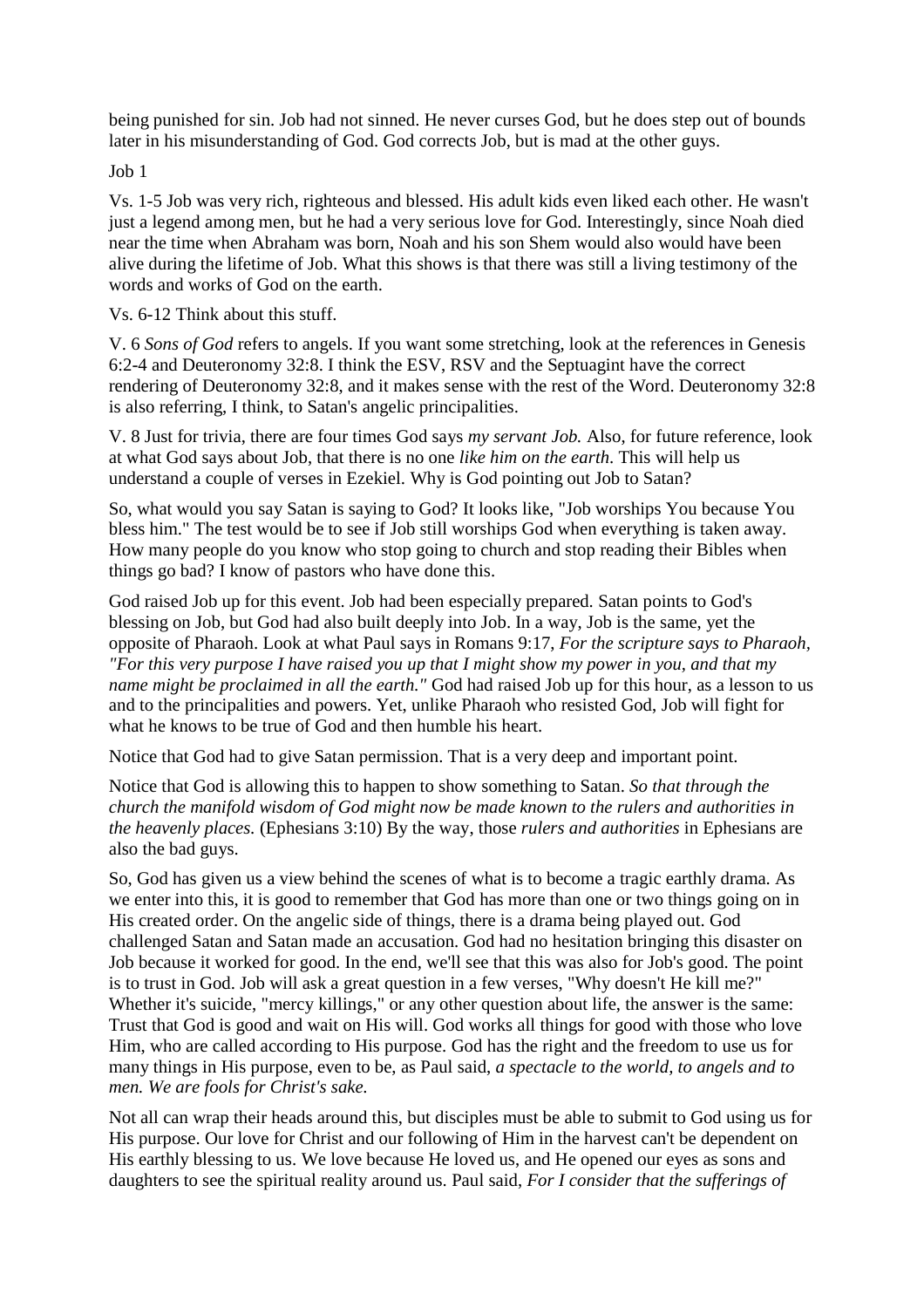*this present time are not worth comparing with the glory that is to be revealed to us*. Our treasure is in heaven. This is where we work. But God remains the same loving Father.

Vs. 13-19 The worst day ever. Notice the alternation of causes, human and natural (actually, supernatural). What effect do you think this had on Job emotionally? What did it show? Notice all the people who had to die for this drama to be played out. Remember, dying is how we are ushered into God's presence. God's presence is the place of ultimate blessing. His presence is only a bad place to be if you're not ready to be there.

Vs. 20-22 Job passed the test; he worshiped. Notice that Job says *the Lord has taken away*. That's good theology, and we see how deep it is because we know what's happening behind the scenes.

V. 22 What an amazing verse.

Job 2

Vs. 1-3 What incredible verses. God again directs Satan's attention to Job, and He even says that He was incited against Job without a cause. Among other things, God claims responsibility for Job's calamities. It is not just that God isn't done with Job; it is more like He isn't done with Satan. And of course, humiliating, mutilating and destroying humanity is right up Satan's alley.

Vs. 4-6 Think of this challenge in terms of Revelation 12:11 cited above.

Vs. 7-8 And of course, the real challenge here is that Job didn't die. He lingered on and suffered, and the good times and the hardest challenge from Satan were yet to come.

Vs. 9-10 Isn't it funny (scary) that Satan's words to God that Job would curse Him (1:11 & 2:5) would come out of his wife's mouth in the form of a suggestion to Job? Job's friends will also become messengers for Satan. We surely need to be careful with our mouths.

Note again that Job saw the "evil" as coming from God. Thankfully, we understand something deeper, but Job didn't have the benefit of reading what we just read.

Job passed again, but the worst was yet to come. A person can bear a lot of weight and stress and despair, and sometimes you can even throw more on top with little effect; but if the right people come and begin to "kick him in the shins" (emotionally or otherwise), he often can't bear that.

Now, from this point on, there is no further mention of Satan, except that we know he's at work behind the scenes. It appears that the point has been made to Satan, and now God will be correcting Job, his friends and us.

Vs. 11-13 Enter the friends. You won't see the impact of these guys until tomorrow and then it will make your jaw drop.

Eliphaz seems to be the oldest and the leader, not only because he is named first and makes the first answer in every round, but when God gets mad, He gets mad at Eliphaz.

Seven days of mourning must have meant that Job looked pretty bad to them, like death warmed over.

Job 3

From now to the very end of Job, this is all written as poetry.

Vs. 1-10 Notice the uses of the word *let*. It seems that Job might be cursing the day of his birth and the night of his conception.

Vs. 11-26 Guess what word organizes Job's thoughts here. What interrogative does Job keep using in this section? I think there is a progression from wondering why he didn't die in the womb to why he was still alive suffering. Living in suffering is apparently what Job feared would happen.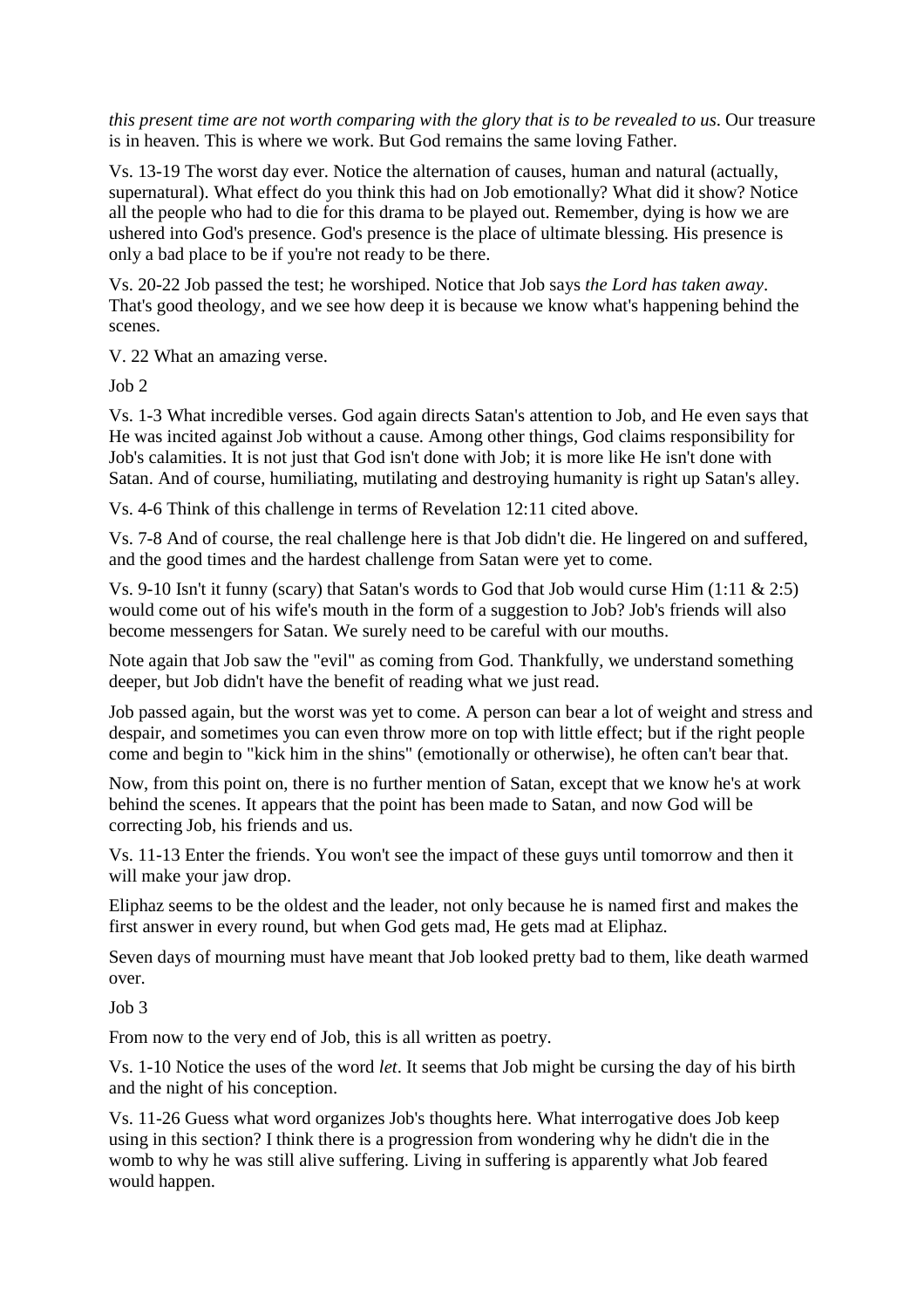Many people live in suffering in all sorts of different circumstances. Sometimes you might see the good of it, but often you don't. A person suffering with a terminal illness or in a nursing home, day after day, year after year, doesn't see much purpose or hope in their suffering. Why not just end it? This is why the book of Job is so important. God will not point to His love in correcting Job. He will overwhelm Job with His wisdom. What Job will learn is that the wisdom of God is true, mighty, and loving; and therefore, it shouldn't be criticized or doubted. That kind of absolute trust has to be our foundation too, and yet we have so much more than Job did. We know Christ; we have the Spirit and we have the Word.

## **1 Corinthians 14:1-17**

So now Paul is finally getting to what he has been building toward in chapters 12 and 13. Chapter 14 is the only chapter in the NT that is expressly written about the purpose and organization of a "worship service." But notice in the entire chapter the word "worship" is only used one time and it will surprise you who worships.

Vs. 1-5 It should be obvious that the gift of tongues was being misused and Paul was trying to correct not only this use, but their understanding of gifts in their public meetings. In Acts when tongues was used, there were unbelieving Jews present who understood that God was being praised in human languages they understood, but that should have been impossible for the speakers to have known. Those who spoke in tongues in Acts, where the gift was being used for its intended purpose, were speaking to God, praising Him. In those situations in Acts, God used the gift to show the stubborn that He was doing something new and going to the Gentiles with the gospel. Now in Corinth, people were speaking in tongues and no one understood them at all.

Notice the expression *builds up*, which is one word in Greek. In other translations it is the word *edify*. That will be a key word, expression and concept in this chapter.

Vs. 6-12 Verse 12 is the point. This is an interesting way to think of the service and defining what it means to build up or to edify. It is building up the people in the church.

Vs. 13-17 And read vs. 18-25 to get Paul's conclusion of this portion and to get another view of the service and the range of meaning for building up. Tomorrow Paul will show the purpose of the gift of tongues from the Old Testament.

As we work in the harvest making disciples, one of the important things we do in serving Christ is serving one another to build each other up for the work in the harvest. Working in the harvest is never easy. If we don't hold up and encourage one another, who will? Sometimes we come out of the fields broken and beaten. Sometimes we walk into the clearing on Sunday, tired, discouraged and feeling hopeless. Sometimes we gather together, but we are getting lost or feeling like giving up. We are given to each other as the church in the harvest to edify or build up one another, to cheer, to encourage, to strengthen, and to motivate one another, and to remember and sing about the love that saved us.

### **Psalm 37:12-29**

Just for fun, underline the word *wicked* when you find it. Underline other words that repeat or stand out to you. It is probably best to think of this as the ultimate victory of justice and God's ultimate vindication of *the righteous*. In Esther, we got to see the good guys win, and Haman and the bad guys lose. God's victory and promises are not dependent on us seeing them fulfilled. God is Himself, His promise.

Vs. 12-13 This is the plotting of the evil. God already knows their thoughts and knows how He will punish them.

Vs. 14-15 This is the action of the wicked. We saw this in Esther. What the wicked planned fell back on them.